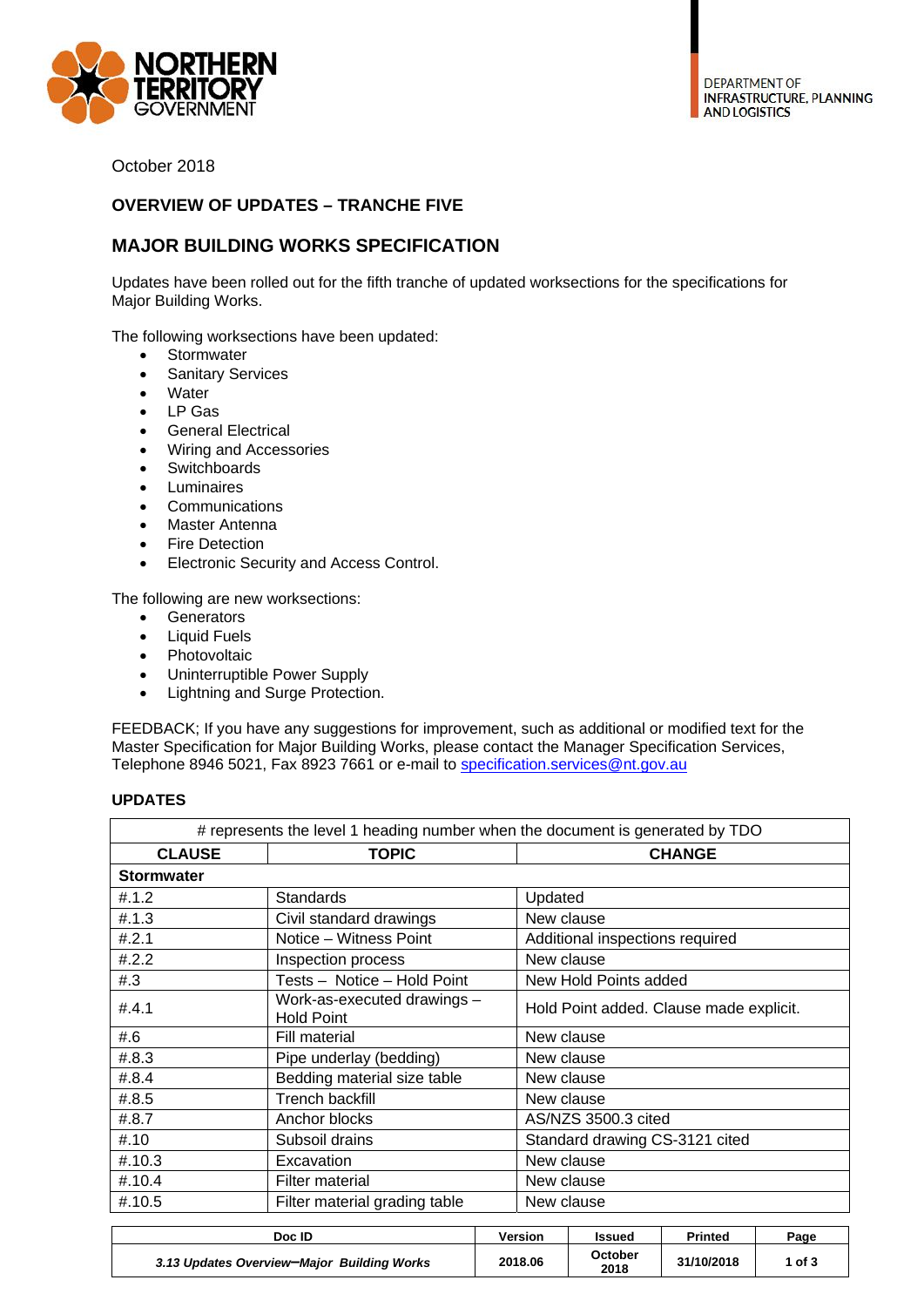| # represents the level 1 heading number when the document is generated by TDO |                                                                  |                                         |  |  |  |
|-------------------------------------------------------------------------------|------------------------------------------------------------------|-----------------------------------------|--|--|--|
| <b>CLAUSE</b>                                                                 | <b>TOPIC</b>                                                     | <b>CHANGE</b>                           |  |  |  |
| #.10.6                                                                        | Geotextile fabric                                                | Clause made explicit                    |  |  |  |
| #.10.7                                                                        | Trench width                                                     | Trench width revised 300 mm             |  |  |  |
| #.10.8                                                                        | Subsoil drain pipe                                               | Clause made explicit                    |  |  |  |
| #.10.9                                                                        | Laying and backfilling                                           | Clause made explicit                    |  |  |  |
| #.10.11                                                                       | End walls - Witness Point                                        | New clause                              |  |  |  |
| #.11.1                                                                        | Reinforced concrete pits                                         | Clause made explicit                    |  |  |  |
| #.11.2                                                                        | Metal access covers and grates                                   | Clause made explicit                    |  |  |  |
| <b>Sanitary Services</b>                                                      |                                                                  |                                         |  |  |  |
| #.1.2                                                                         | <b>Standards</b>                                                 | Updated                                 |  |  |  |
| #.2.1                                                                         | Notice - Witness Point                                           | Additional inspections required         |  |  |  |
| #.2.2                                                                         | Inspection process                                               | New clause                              |  |  |  |
| #3                                                                            | Tests - Notice - Hold Point                                      | New Hold Points added                   |  |  |  |
| #.4.1                                                                         | Work-as-executed drawings -<br><b>Hold Point</b>                 | Hold Point added. Clause made explicit. |  |  |  |
| #.6.1                                                                         | <b>Finishes</b>                                                  | Clause made explicit                    |  |  |  |
| #.8.1                                                                         | Septic tanks                                                     | Material cited. AS/NZS 1547 cited.      |  |  |  |
| #.9.3                                                                         | Vent pipes                                                       | Clause made explicit                    |  |  |  |
| #.10.2                                                                        | Authorised products                                              | New clause                              |  |  |  |
| #.10.3                                                                        | Labelling                                                        | New clause                              |  |  |  |
| #.10.6                                                                        | <b>Sealants</b>                                                  | New clause                              |  |  |  |
| #.10.7                                                                        | Sanitary fixtures schedule                                       | Updated                                 |  |  |  |
| #.11.2                                                                        | Access chamber cover and<br>frames                               | Load classification cited               |  |  |  |
| #.11.4                                                                        | Testing of access chambers -<br><b>Hold Point</b>                | <b>Hold Point added</b>                 |  |  |  |
| #.11.5                                                                        | Testing of access chambers /<br>pipeline connection - Hold Point | <b>Hold Point added</b>                 |  |  |  |
| Water                                                                         |                                                                  |                                         |  |  |  |
| #.1.2                                                                         | <b>Standards</b>                                                 | Updated                                 |  |  |  |
| #.1.4                                                                         | Backflow prevention devices                                      | New clause                              |  |  |  |
| #.1.5                                                                         | Microbial control                                                | New clause                              |  |  |  |
| #.2.1                                                                         | Notice - Witness Point                                           | Additional inspections required         |  |  |  |
| #.2.2                                                                         | Inspection process                                               | New clause                              |  |  |  |
| #.3                                                                           | Tests - Notice - Hold Point                                      | New Hold Points added                   |  |  |  |
| #.3.2                                                                         | Hydrostatic tests - Hold Point                                   | Clause made explicit                    |  |  |  |
| #.4.1                                                                         | Work-as-executed drawings -<br><b>Hold Point</b>                 | Hold Point added. Clause made explicit. |  |  |  |
| #.6.3                                                                         | Corrosive water areas                                            | New clause                              |  |  |  |
| #.6.4                                                                         | <b>Finishes</b>                                                  | Clause made explicit                    |  |  |  |
| #.7.2                                                                         | Concealment                                                      | Embedded pipes clause added             |  |  |  |
| #.7.3                                                                         | Building penetrations - Hold<br>Point                            | <b>Hold Points added</b>                |  |  |  |
| #.7.6                                                                         | Insulation                                                       | Clause made explicit                    |  |  |  |
| #.8                                                                           | Accessories                                                      | AS 1428 cited                           |  |  |  |
| #.8.3                                                                         | Authorised products                                              | New clause                              |  |  |  |
| #.8.4                                                                         | Labelling                                                        | New clause                              |  |  |  |
| #.8.5                                                                         | Accessories schedule                                             | Updated                                 |  |  |  |
| #.9                                                                           | Cold water system                                                | AS 3500.1 cited                         |  |  |  |
| #.10                                                                          | Heated water system                                              | AS 3500.4 cited                         |  |  |  |
| #.11.3                                                                        | Unitary electric heaters                                         | Energy performance cited                |  |  |  |
| #.11.4                                                                        | Unitary gas heaters                                              | Energy performance cited                |  |  |  |
| #.11.6                                                                        | Water heater type<br>Heat pump hot water heating                 | Selections added                        |  |  |  |
| #.14                                                                          | system                                                           | Clause made explicit                    |  |  |  |

| Doc ID                                     | Version | Issued          | <b>Printed</b> | Page   |
|--------------------------------------------|---------|-----------------|----------------|--------|
| 3.13 Updates Overview-Major Building Works | 2018.06 | October<br>2018 | 31/10/2018     | 2 of 3 |